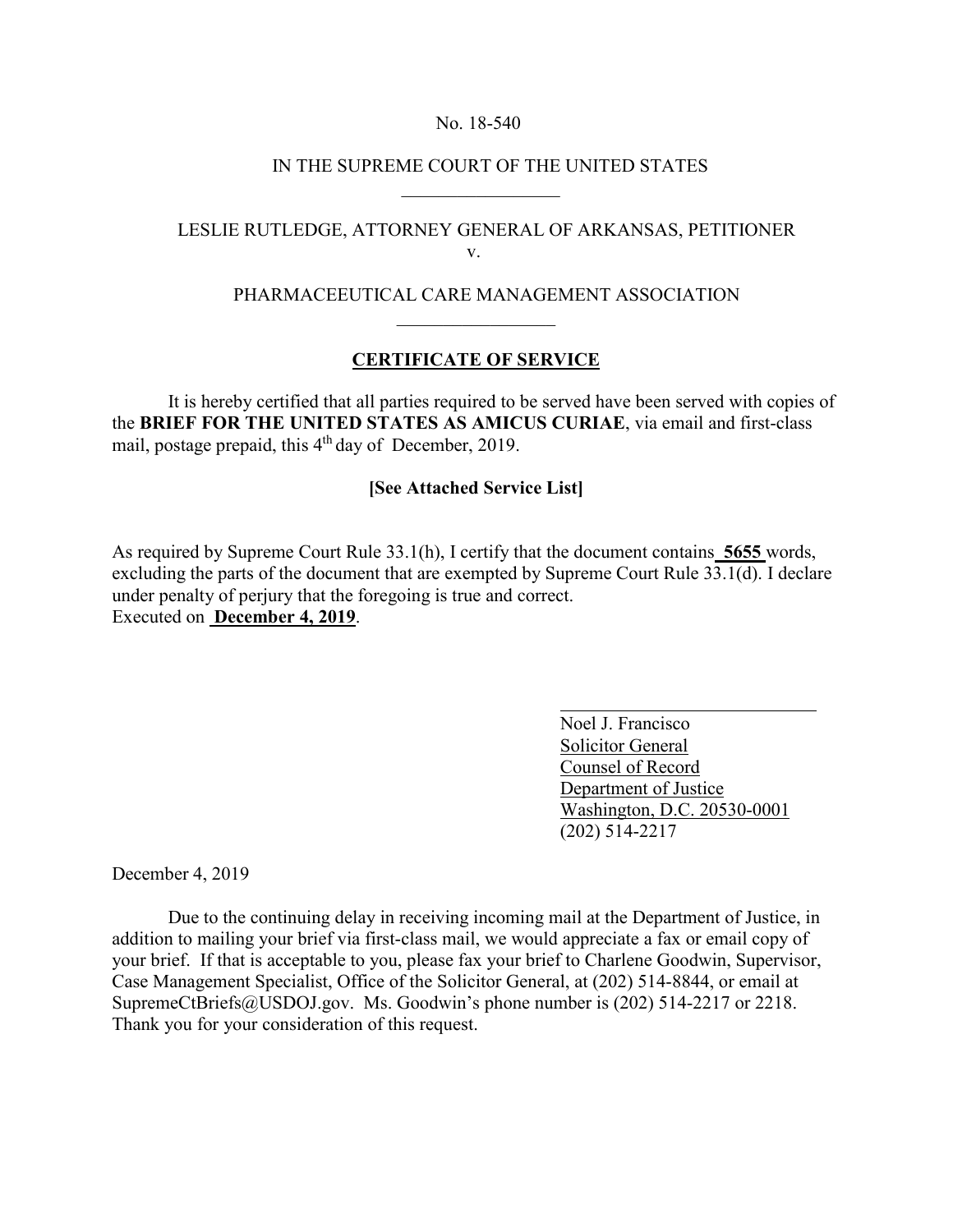# 18-0540 RUTLEDGE, LESLIE, ATTORNEY GENERAL OF ARKANSAS PHARMACEUTICAL CARE MANAGEMENT ASSOCIATION

M. MILLER BAKER MCDERMOTT WILL & EMERY LLP 500 NORTH CAPITOL STREET, N.W. WASHINGTON, DC 20001 202-756-8000 MBAKER@MWE.COM

NICHOLAS J. BRONNI ARKANSAS SOLICITOR GENERAL 323 CENTER ST., SUITE 200 LITTLE ROCK, AR 72201 501 682-6302 NICHOLAS.BRONNI@ARKANSASAGE.GOV

KARLI EISENBERG STATE OF CALIFORNIA DEPARTMENT OF **JUSTICE** 1300 I STREET, SUITE 125 SACRAMENTO, CA 94244-2550 916-210-7913 KARLI.EISENBERG@DOJ.CA.GOV

MICHAEL B. KIMBERLY MCDERMOTT WILL & EMERY LLP 500 NORTH CAPITOL STREET, NW WASHINGTON, DC 20001 202-756-8000 MKIMBERLY@MWE.COM